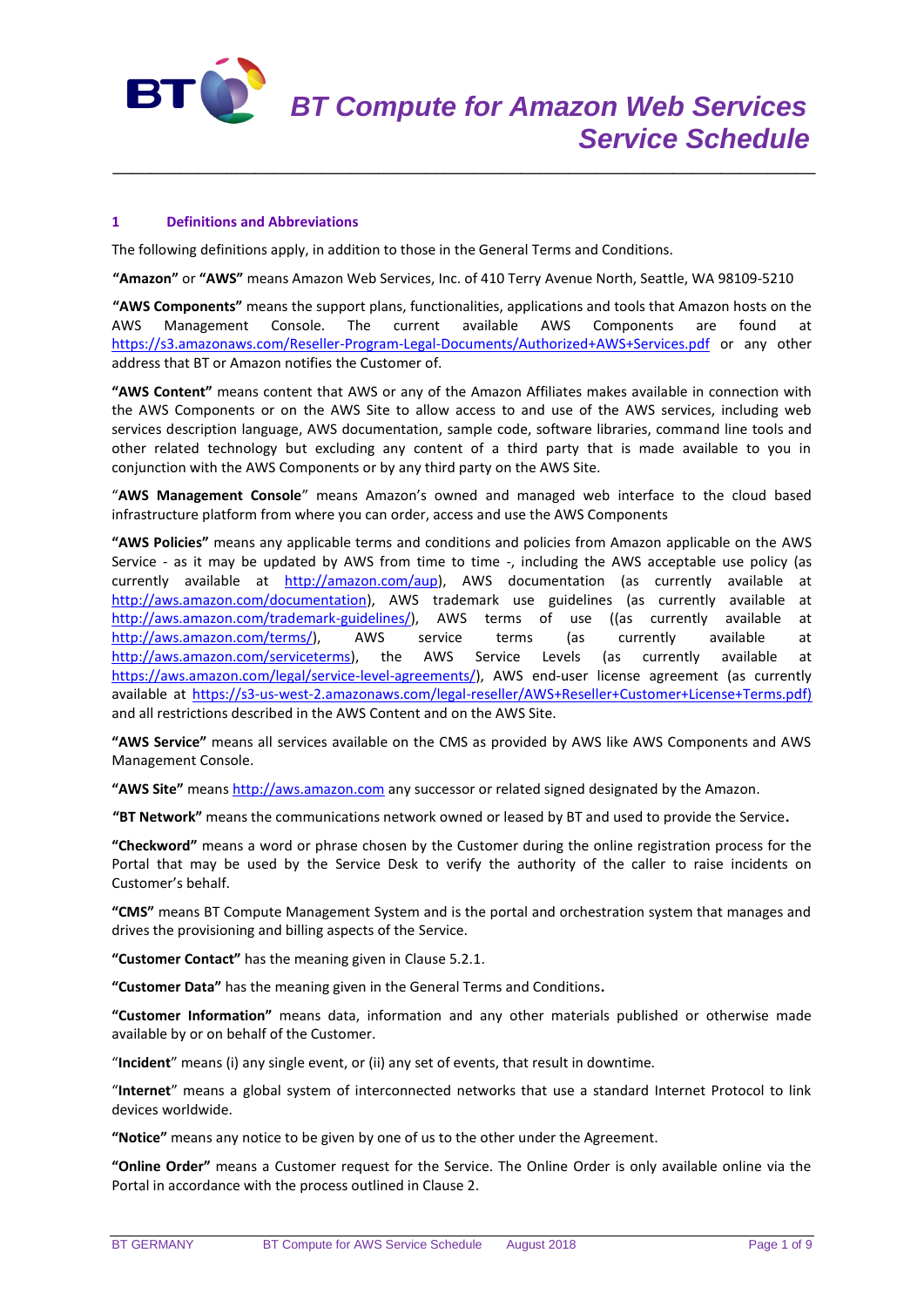

**"PCI DSS"** means the Payment Card Industry Data Security Standards, a set of policies and procedures, issued by the PCI Security Standards Council LLC ("PCI SSC"), as may be adopted by local regulators, and intended to optimise the security of credit and debit card transactions and protect cardholders against misuse of their personal information.

\_\_\_\_\_\_\_\_\_\_\_\_\_\_\_\_\_\_\_\_\_\_\_\_\_\_\_\_\_\_\_\_\_\_\_\_\_\_\_\_\_\_\_\_\_\_\_\_\_\_\_\_\_\_\_\_\_\_\_\_\_\_\_\_\_\_\_\_\_\_\_\_\_\_

"**Planned Maintenance**" means any maintenance BT has planned to do in advance.

**"Portal(s)"** means the BT CMS Portal and/or the AWS Management Console that the Customer accesses for service administration and management of the AWS services order online by the Customer.

**"Service"** has the meaning given in Clause 2.

**"Service Credit"** means any remedy agreed with and acknowledged by Amazon at Amazon's sole discretion for failure by Amazon to meet a Service Level in the amount equal to credited by BT to the Customer following Amazon's claim approval.

**"Service Desk"** means the helpdesk to submit service requests, report Incidents and ask questions about the Service.

**"Service Level Agreement" or "SLA"** means the performance metric(s) set forth in the SLA for meeting the delivery of the AWS services.

"**Service Management Boundary**" has the meaning given in Clause 8.

**"Standard Service Components"** has the meaning given in Clause 2.1.

**"Subscription(s)"** means a consumption offering (also called pay-as-you-go (PAYG) based on actual usage.

**"Usage Charges"** means the Charges for the Service or applicable part of the Service that are calculated by multiplying the volume of units that the Customer used or incurred in a period (e.g. number of users using the Service, or the number of minutes the Service was used for) with the relevant fee that is specified in the Online Order.

## **2 Service Description**

- 2.1 BT will provide the Customer with the following Standard Service Components:
	- 2.1.1 Subscription set-up to provide the Customer with access to the AWS Management Console via the BT CMS Portal. The AWS Management Console will give the Customer access to a catalogue of available AWS Components. The BT CMS Portal will:
		- allow you to register and provide log on details for Users;
		- provide you with a reporting and management tool that:
			- shows details of the AWS Components that are being utilised;
			- provides you with usage reports detailing which Users are using which AWS Components; and
			- provides you with financial and billing information.
	- 2.1.2 A single invoice for the Service that will list Charges for the AWS Components that the Customer has consumed; and
	- 2.1.3 Service Desk support that will provide first line support to the Customer and is available 24hours per day, days per week and 365days per year for fault reporting and enquiries including first line support on the AWS Components.
- 2.2 The Customer may subsequently add to and/or remove any available AWS Components it has ordered via the Portal, using the Online Order.
- 2.3 The Portal will show the up-to-date list of available AWS Components and the prevailing Charges for these AWS Components.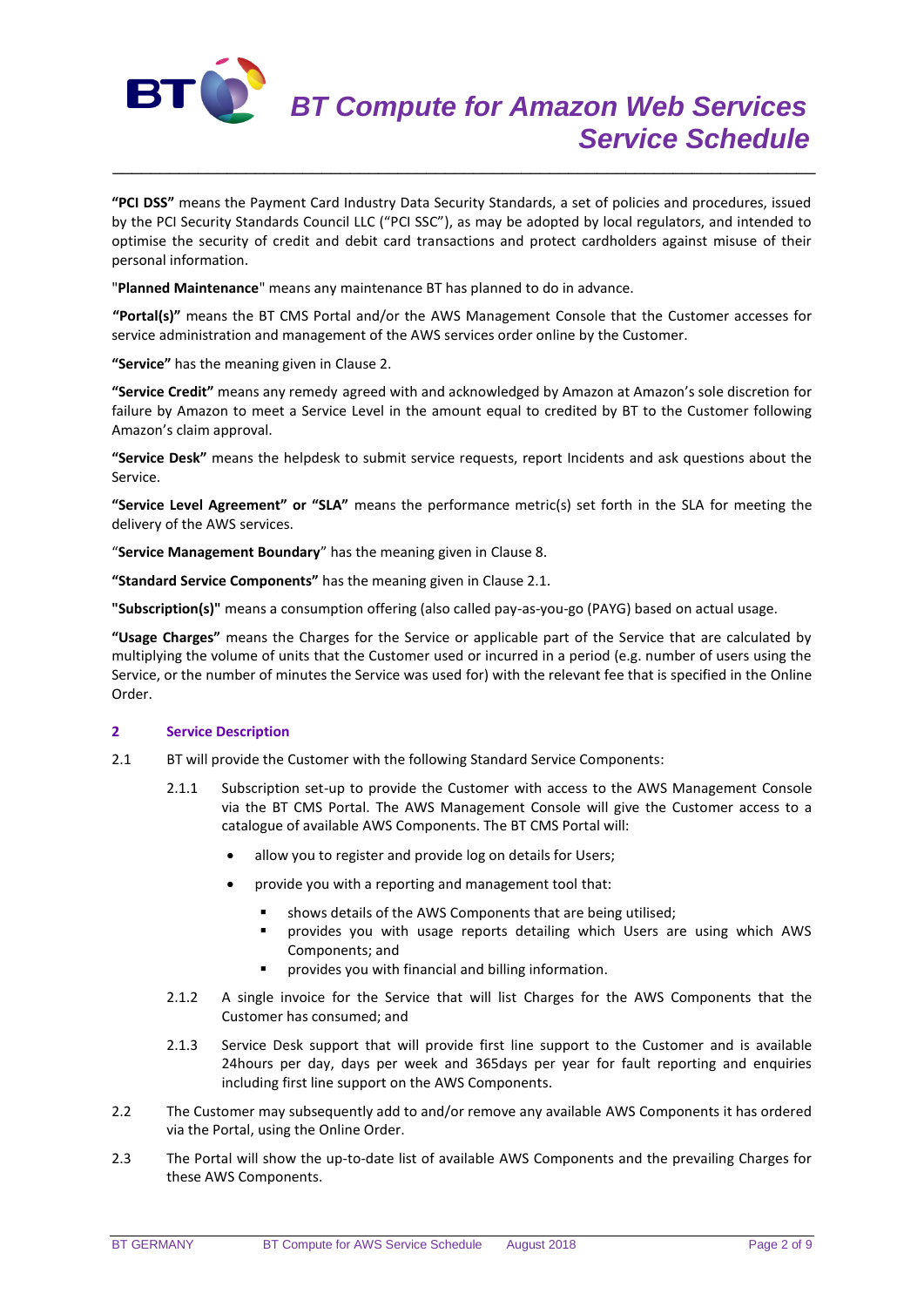

2.4 Where BT provides the Customer with any other services, this Schedule will not apply to those services and those services will be governed by their separate terms and conditions.

\_\_\_\_\_\_\_\_\_\_\_\_\_\_\_\_\_\_\_\_\_\_\_\_\_\_\_\_\_\_\_\_\_\_\_\_\_\_\_\_\_\_\_\_\_\_\_\_\_\_\_\_\_\_\_\_\_\_\_\_\_\_\_\_\_\_\_\_\_\_\_\_\_\_

### **3 Access to Internet**

- 3.1 The Customer acknowledges and agrees that where the Service provides access to the Internet, the use of the Internet is at the Customer's own risk.
- 3.2 The Customer acknowledges that:
	- (a) The Internet is independent of the Service and BT has no responsibility for provision of the Internet; and
	- (b) use of the Internet is solely at the Customer's risk and subject to all applicable laws. BT has no responsibility for any information, software, services or other materials obtained, downloaded, shared or transmitted by the Customer using the Internet.

### **4 BT's Obligations**

### Service Delivery

- 4.1 Before the Operational Service Date and, where applicable, throughout the provision of the Service, BT will:
	- 4.1.1 provide the Customer with contact details of the Service Desk;
	- 4.1.2 provide the Customer with AWS Component subscription(s) which the Customer can use to self-serve AWS Components using the AWS Management Console.

#### **Service Operation**

- 4.2 On and from the Operational Service Date, BT:
	- 4.2.1 will respond and use reasonable endeavours to remedy an Incident without undue delay and in accordance with Clauses 5.4, 5.9 – 5.12 of this Schedule;
	- 4.2.2 BT may have to carry out routine or emergency maintenance, updates and other procedures for reasons of health, safety, security or otherwise to protect the Service, and which may cause a disruption to the Service, ("Planned Maintenance"). BT will provide the Customer with as much prior notice as practicable with respect to Planned Maintenance; and
	- 4.2.3 may require the Customer to change any or all passwords in accordance with Clause 6 of this Schedule.

#### **5 Customer Obligations**

#### Service Delivery

- 5.1 Next to accepting these conditions, the Customer must also accept on the Portal AWS Policies for each AWS Service the Customer orders and consumes.
- 5.2 Before the Operational Service Date and, where applicable, throughout the provision of the Service by BT, the Customer will:
	- provide BT with the names and contact details of any individuals authorised to act on the Customer's behalf for Service management matters ("**Customer Contact**"). BT may also accept instructions from a person who BT reasonably believe is acting with the Customer's authority;
	- provide BT with any information reasonably required without undue delay;
	- provide software, and telecommunications equipment and services, necessary to access and use the Portals and AWS Management Console;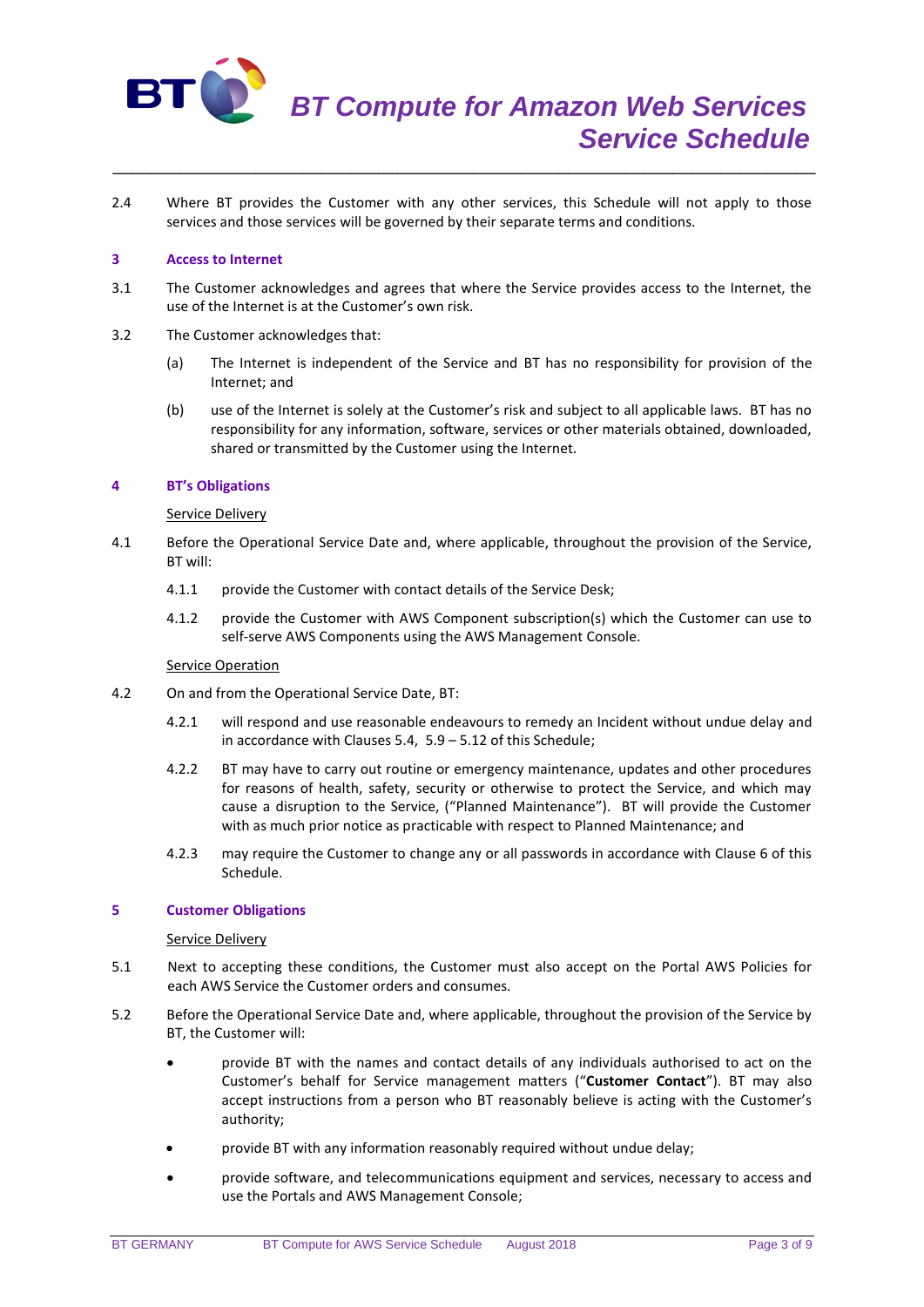

ensure having a technical compatible browser to access, view or use the Portals;

\_\_\_\_\_\_\_\_\_\_\_\_\_\_\_\_\_\_\_\_\_\_\_\_\_\_\_\_\_\_\_\_\_\_\_\_\_\_\_\_\_\_\_\_\_\_\_\_\_\_\_\_\_\_\_\_\_\_\_\_\_\_\_\_\_\_\_\_\_\_\_\_\_\_

- not permit or make any attempt to disassemble, deconstruct, break down, hack or otherwise interfere with the Portals or any part of the Portals;
- provide the Service Desk with at least 30 days' notice should the Customer wish to terminate the Service as set out in Clause 11.3 and transfer the Customer's subscription to an alternative AWS partner.

### Customer's use of AWS Management Console and AWS Components

- 5.3 The Customer's use of the AWS Management Console and the provisioning of any of the AWS Components will be subject to the Customer's acceptance of the AWS Policies for each service presented to the Customer when the Customer accesses the AWS Management Console. The Customer acknowledges and agrees to observe and comply with these AWS Policies for any and all use of the AWS Service. If the Customer does not comply with AWS Policies, the Service may be restricted or suspended resulting that any access by the Customer and/or any User to Customer content and the Service offerings is terminated. In such event:
	- the Customer will indemnify BT against any claims, damages, losses, liabilities, costs and expenses (including reasonable legal fees) arising out of or in relation to any third party claim;
	- the Customer will continue to pay the Charges for the use of the Service until the Service is terminated, and
	- BT may charge a re-installation fee to re-start the Service.
- 5.4 While BT will be responsible as first line helpdesk and managing any Service Credits for the AWS Component in accordance with Clause 10 below; any licenses, warranties and indemnities provided by BT do not apply to the Customer's use of the AWS Management Console or any of the AWS Components; the Customer's use of the AWS Console and/or any other AWS Component will be governed solely by the applicable AWS Policies as accepted by the Customer on the Portal. As result – except claims for Service Credits which will be handled in accordance with Clause 10 below – any dispute directly or indirectly related to the AWS Console and/or AWS Components ordered via this Service should be addressed directly to Amazon in accordance with the applicable AWS Policies as accepted by the Customer via the Portal.
- 5.5 License. The Service includes a limited, revocable, non-exclusive, non-sub licensable, nontransferrable license to use the AWS Components for your own internal business purposes and in accordance with the AWS Policies. The Customer is not allowed to:
	- modify, alter with, repair or otherwise create derivative works of any Software (except where any AWS Components are provided under separate licence that expressly permits the creation of derivative works);
	- reverse engineer, disassemble or decompile the AWS Components or apply any other processes or procedures to derive the source code of any Software;
	- access or use the AWS Components in a way intended to avoid incurring Charges or exceeding any usage limits or quotas; and
	- resell or sublicense the AWS Components.
- 5.6 The Customer is solely responsible for any obligation or liability arising out of transactions of any kind entered into between the Customer and any third party accessing or relying on the Service, the Customer's information, or third party information. BT will not be a party to any transaction between the Customer and any third party.

#### Service Operation

5.7 On and from the Operational Service Date, the Customer will: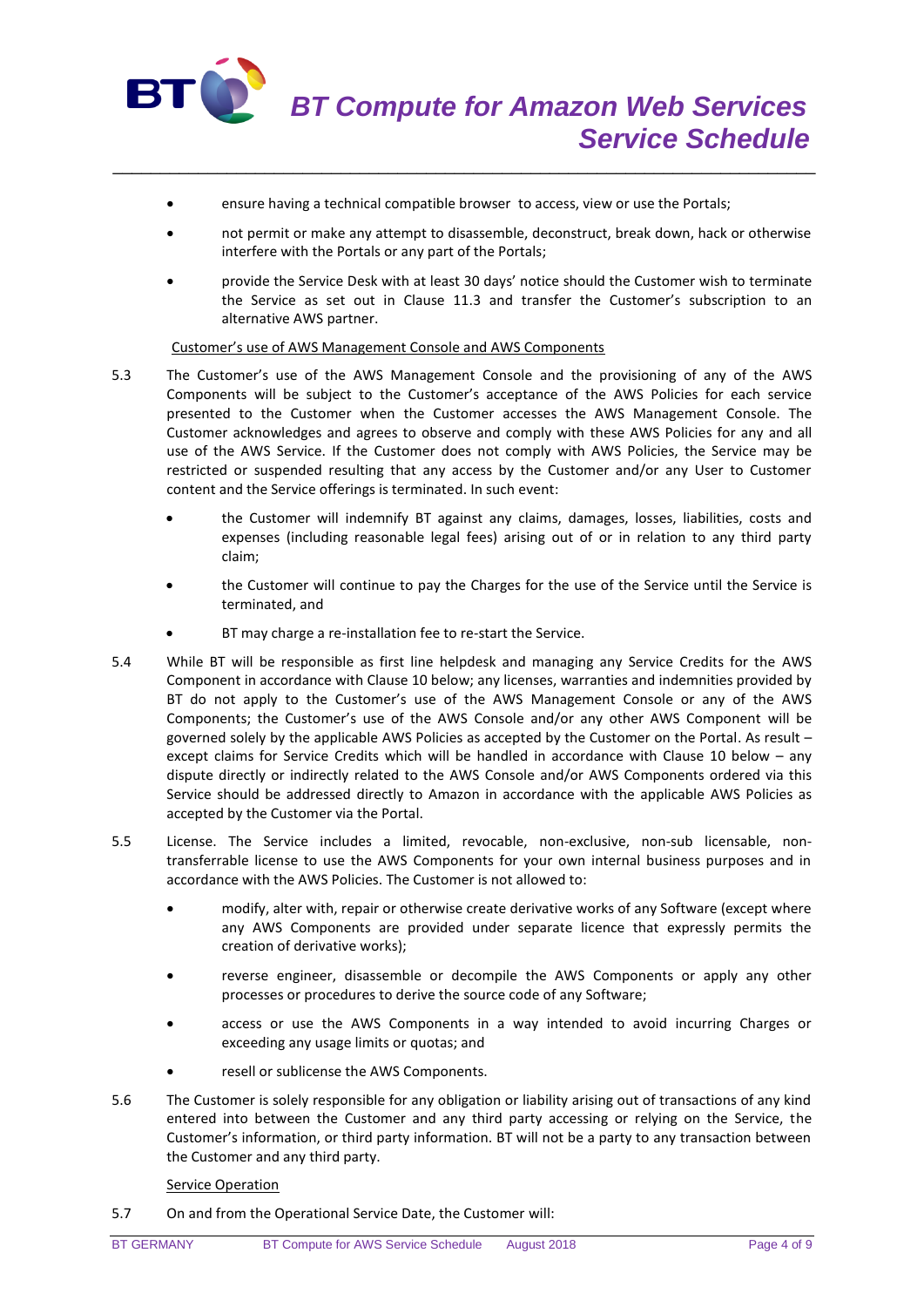

- pass Incident reports to the Service Desk using the reporting procedures agreed between the Parties;
- ensure that any Customer Equipment that is connected to the Service or that the Customer use, directly or indirectly, in relation to the Service is:
	- (a) adequately protected against viruses and other breaches of security;

\_\_\_\_\_\_\_\_\_\_\_\_\_\_\_\_\_\_\_\_\_\_\_\_\_\_\_\_\_\_\_\_\_\_\_\_\_\_\_\_\_\_\_\_\_\_\_\_\_\_\_\_\_\_\_\_\_\_\_\_\_\_\_\_\_\_\_\_\_\_\_\_\_\_

- (b) technically compatible with the Service and will not harm or damage BT Equipment, the BT Network, or any of BTs' supplier's or subcontractor's network or equipment; and
- (c) approved and used in accordance with relevant instructions and applicable law;
- distribute, manage and maintain access profiles, passwords and other systems administration information relating to the control of Users' access to the Service;
- ensure the secure and proper use of all valid User access profiles, passwords and other systems administration information used in connection with the Service and:
	- (a) inform BT immediately if a user ID or password has, or is likely to, become known to an unauthorised person, or is being or may be used in an unauthorised way;
	- (b) take all reasonable steps to prevent unauthorised access to the Service; and
	- (c) satisfy BT security checks if a password is lost or forgotten.
- 5.8 The Customer shall change any or all passwords and/or other systems administration information used in connection with the Service if BT request to do so in order to ensure the security or integrity of the Service.

## Notification of Incidents

- 5.9 Where the Customer becomes aware of an Incident, the Customer will report it to BT Service Desk:
- 5.10 BT will provide the Customer a unique reference number for the Incident ("**Ticket**");
- 5.11 BT will close the Ticket when:
	- The Customer confirms that the Incident is cleared; or
	- BT has attempted unsuccessfully to contact the Customer, in the way agreed between the Parties, in relation to the Incident and the Customer has not responded within 2 hours of BT's attempt to contact the Customer.
- 5.12 If the Customer states that the Incident is not cleared, the Ticket will remain open, and BT will continue to work to resolve the Incident.

## **6 Security**

- 6.1 The Customer is responsible for the security and proper use of all User IDs, Checkwords and passwords. BT reserves the right to suspend access to the Service at any time if BT has reason to believe that there is, or is likely to be, a breach of security or misuse of the Service. BT will notify the Customer as soon as possible after it has done so.
- 6.2 The Customer will immediately inform BT if there is any reason to believe that a User ID, password, or Checkword allocated by BT has, or is likely to, become known to someone not authorised to use it or is being, or is likely to be, used in an unauthorised way.
- 6.3 BT reserves the right to require the Customer to change any or all of the Checkwords or passwords associated with the Service and used by the Customer in connection with the Service.
- 6.4 The Service is delivered within a secure BT data centre with a security policy for the protection of Site, infrastructure and network. Although BT will use reasonable care and skill in carrying out its obligations under this Agreement in accordance with BT's security policy, it is not possible to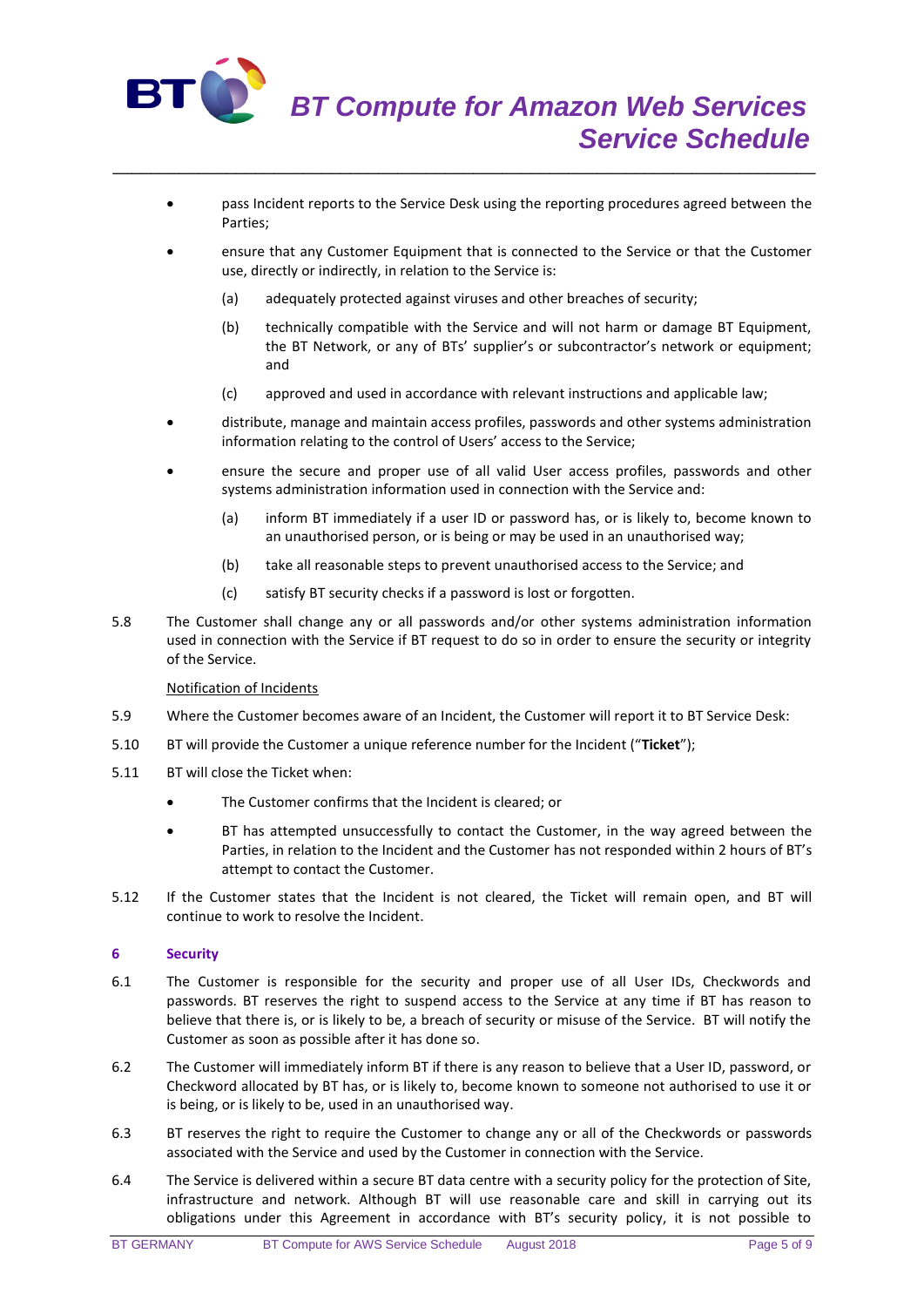

guarantee that all instances of fraud, misuse, unwanted or unauthorised activity or access to the Customer's Information will be prevented or detected. Whenever BT becomes aware that security has been compromised, BT will take actions in order to limit any further occurrences of fraud, misuse, unwanted or unauthorised activity or access to the Customer's Information. Nevertheless, BT accepts no liability for any such incidents, or for any loss or damage suffered by the Customer. The Customer shall therefore take responsibility for the security of the Customer Information, Content and application of security policies designed to prevent unwanted or unauthorised activity or access to the Customer's Information.

\_\_\_\_\_\_\_\_\_\_\_\_\_\_\_\_\_\_\_\_\_\_\_\_\_\_\_\_\_\_\_\_\_\_\_\_\_\_\_\_\_\_\_\_\_\_\_\_\_\_\_\_\_\_\_\_\_\_\_\_\_\_\_\_\_\_\_\_\_\_\_\_\_\_

# **7 Processing of Personal Data**

- 7.1 With regard to any Personal Data provided and collected via the Portal, BT or its sub-processor will Process the Customer Personal Data as set out in this Schedule for as long as BT provides the AWS Service and for as long as BT may be required to Process the Customer Personal Data in accordance with applicable law. Any personal Data that may be collected and processed by BT is subject to the data protection provisions as set in the General Terms and Conditions.
- 7.2 The nature and purpose of the Processing of Customer Personal Data via the Portal by BT includes for:
	- billing and invoicing; and
	- incident response and escalation.
- 7.3 The types of Customer Personal Data Processed by BT or its sub-processors or the Customer via the Portal may be:
	- website or IP address;
	- name;
	- address:
	- telephone number;
	- email address;
	- job title; and
	- contact records.

This list is not exhaustive as the Customer will specify what Customer Personal Data is processed.

- 7.4 The Customer Personal Data on the Portal may concern the following categories of Data Subjects:
	- Customer employees;
	- Customer's customers or third parties; and
	- any Data Subject (as controlled by the Customer).

This list is not exhaustive as the Customer will specify what Customer Personal Data is processed.

- 7.5 BT will share the following Personal Data with Amazon so that Amazon can:
	- (a) verify if the Customer is a BT customer and that the Customer and the Users are authorised to use the AWS Service;
	- (b) enforce the EULA;
	- (c) identify any misuse or suspected misuse of the AWS Service; and
	- (d) monitor accounts and transition the AWS Service to another authorised provider of the AWS Service;
	- (e) name of each User;
	- (f) telephone number, email address and other contact details of each User; and
	- (g) city, state/region, country and zip/postal code of each User;
- 7.6 For the avoidance of doubt, BT will process Personal Data only to the extent required for providing the Service and BT will not have access to Personal Data and/or other confidential information that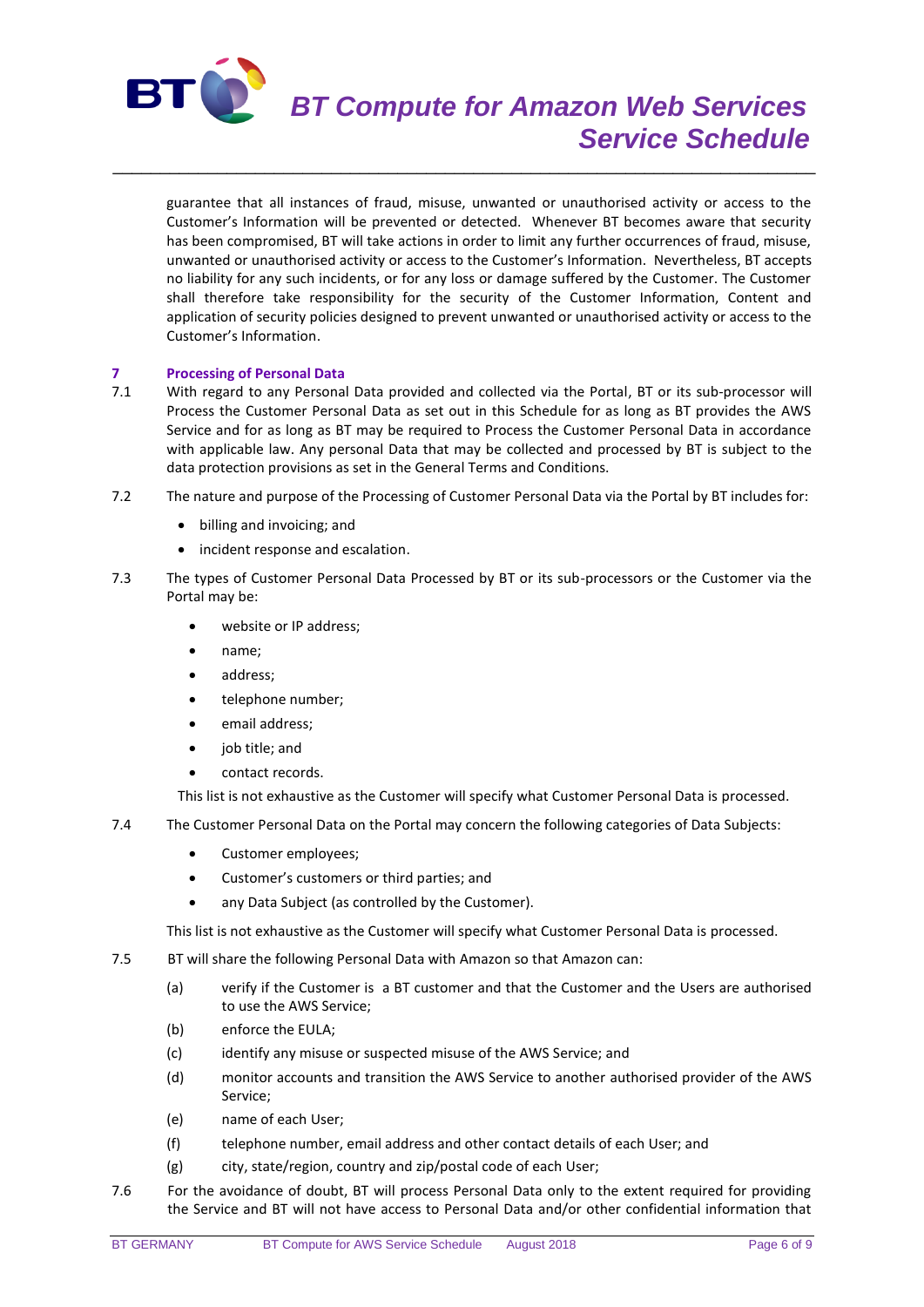

may be shared between the Customer and Amazon regarding the use of the AWS Management Console and the provisioning of any of the AWS Components. Any handling activities for the AWS Management Console and AWS Components will be governed by the agreements between the Customer and Amazon and therefore BT will not be responsible and liable for the security and the processing of any Personal Data in connection with Customer' use of the AWS Management Console. Any claims and/or complaints in relation to the security and the processing of any such Personal Data may only be made by the Customer against Amazon under the AWS Policies.

## **8 Service Management Boundary**

8.1 BT will provide and manage the Service set out in this Schedule and up to the point where the CMS connects to the AWS Management Console as set out in the Online Order ("**Service Management Boundary**").

\_\_\_\_\_\_\_\_\_\_\_\_\_\_\_\_\_\_\_\_\_\_\_\_\_\_\_\_\_\_\_\_\_\_\_\_\_\_\_\_\_\_\_\_\_\_\_\_\_\_\_\_\_\_\_\_\_\_\_\_\_\_\_\_\_\_\_\_\_\_\_\_\_\_

- 8.2 BT will have no responsibility for the Service outside the Service Management Boundary. For the avoidance of doubt, the Service Management Boundary does not include the AWS Management Console and any AWS Components accessed via the AWS Management Console; hence any claims and/or complaints in relation to the AWS Services may only be made by the Customer against Amazon under the AWS Policies.
- 8.3 BT does not make any representations, whether express or implied, that the Service will operate in combination with any Customer Equipment or other equipment and software.
- 8.4 This BT Service is not compliant with PCI DSS nor is it designed or intended to be and the Customer shall not use the Service for the processing, storage or transmission of any Cardholder Data or any data that is subject to PCI DSS.

## **9 Charges**

- 9.1 The Charges for the Service will be set out on the Online Order and will be invoiced and paid in accordance with the applicable provisions as agreed in the General Terms and Conditions.
- 9.2 Unless stated otherwise in an applicable Online Order, BT will invoice the Customer for:
	- 9.2.1 Usage Charges will be monthly in arrears on the first day of the relevant month calculated at the then current rates for each AWS Component consumed within the Customer's subscription.
	- 9.2.2 BT may invoice the Customer for any of the following Charges in addition to those set out in the Online Order.
		- (a) Charges for investigating Incidents that the Customer reports to BT where BT finds no Incident or that the Incident is caused by something for which BT are not responsible under the Contract;
		- (b) Charges for restoring Service if the Service has been suspended;
		- (c) any other Charges set out in any applicable Online Order or as otherwise agreed between the Parties.

### **10 Service Levels**

10.1 Service Levels relating to any AWS Components or the AWS Management Console are detailed in the AWS Service Levels.

Where a Service Level is not met by AWS

- 10.2 The Customer will submit a claim for Service Credits to BT and include information necessary for AWS to validate the claim, including but not limited to:
	- 10.2.1 a detailed description of the Incident;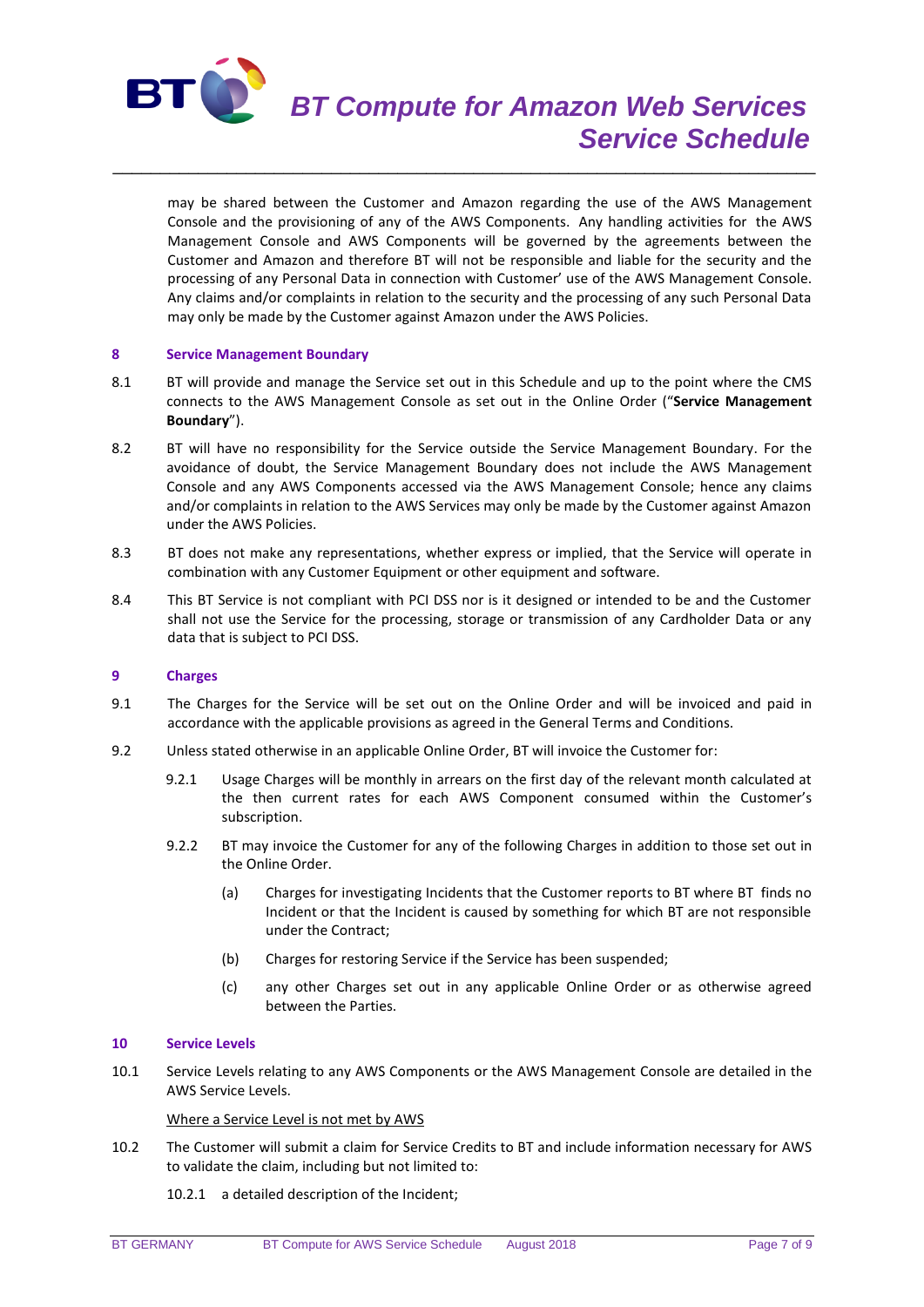

- 10.2.2 information regarding the time and duration of the downtime (as described in AWS Service Levels);
- 10.2.3 the number and location(s) of affected users (if applicable); and
- 10.2.4 descriptions of the Customer's attempts to resolve the Incident at the time of occurrence.
- 10.3 The Customer will ensure that claims for Service Credits will be received by BT within 45 days of the Incident that is the subject of the claim occurred; otherwise the claim shall be considered invalid.

\_\_\_\_\_\_\_\_\_\_\_\_\_\_\_\_\_\_\_\_\_\_\_\_\_\_\_\_\_\_\_\_\_\_\_\_\_\_\_\_\_\_\_\_\_\_\_\_\_\_\_\_\_\_\_\_\_\_\_\_\_\_\_\_\_\_\_\_\_\_\_\_\_\_

- 10.4 BT will submit all information relating to the claim for Service Credits to AWS who will determine whether a Service Credit is owed. BT will process all information relating to claims during the subsequent month and within 45 Business Days of receipt.
- 10.5 BT will communicate AWS decision to either approve or decline the claim to the Customer.
- 10.6 If AWS determines that a Service Credit is owed to the Customer, BT will apply the Service Credit to the Customer's invoice on the next invoice.
- 10.7 If AWS declines the Customer claims and no Service Credit is owed to the Customer, it is hereby understood that BT accepts no liability for AWS non-approval of a claim.
- 10.8 The AWS Service Levels shall not apply during any trial period of the AWS Service and/or if the Service has been suspended or restricted in accordance with the terms of the Agreement.

## **11 Commencement, Minimum Period of Service and Termination**

- 11.1 Commencement. The Service shall commence on the Operational Service Date and unless either Party gives Notice to the other of an intention to terminate the Service in accordance with the Agreement, BT will continue to provide the Service and both Parties will continue to perform each of our obligations.
- 11.2 Minimum Period of Service. There is no Minimum Period of Service; hence BT will continue to provide the Service and each Party will continue to perform its obligations under the Agreement unless either Party gives Notice to the other of an intention to terminate the Service in accordance with the Agreement.
- 11.3 Termination.

Either Party may, at any time after the Operational Service Date and without cause, terminate the Service or any Online Order by giving 60 days' written Notice to the other.

# 11.4 Obligations at termination.

- 11.4.1 On termination or expiry of the Service by either the Customer or BT, BT will;
	- a) terminate the Customer's subscription(s) and Account; or
	- b) provide configuration information relating to the AWS Components provided in a format that BT specifies.

BT shall during this termination period maintain the level and quality of Services provided by BT until the effective termination date and shall not undertake any actions limiting Customer's ability to migrate the Customer Information.

- 11.4.2 On termination or expiry of the Service by either the Customer or BT, the Customer will;
	- a) disconnect any Customer Equipment from BT Equipment located at the Site(s);
	- b) if the Customer requires any Content to be returned:
		- (i) notify BT timely of what Content the Customer wish to be returned; and
		- (ii) follow all instructions that BT notifies to the Customer.

The Customer is hereby informed that BT may require a fee (to be agreed by Order) for the return of any Content and that BT will not be able to return Content if: